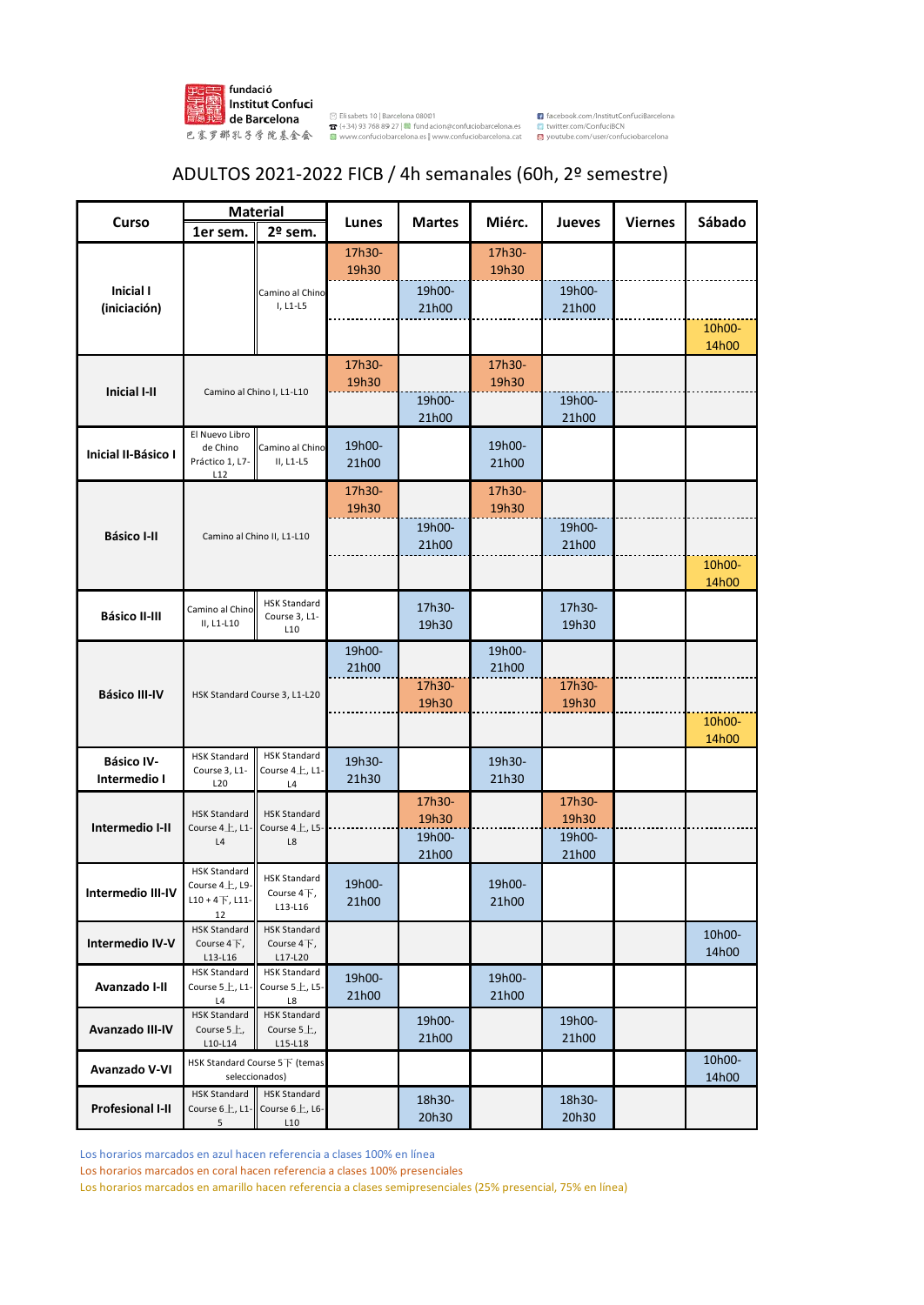

**注意: HISticut Cornuci**<br>|原因主要| **de Barcelona | marging 1988** 8927|■ fundacion@confuciobarcelona.es<br>巴塞罗那乳子學院基金会 | ■ www.confuciobarcelona.es| www.confuciobarcelona.cat

acebook.com/InstitutConfuciBarcelona **23** twitter.com/ConfuciBCN youtube.com/user/confuciobarcelona

## ADULTOS 2021-2022 FICB / 2h semanales (30h, 2º semestre)

| <b>Curso</b>                                                      | <b>Material</b>                                              | <b>Lunes</b>    | <b>Martes</b>   | Miérc.      | <b>Jueves</b> | <b>Viernes</b>            | Sábado          |
|-------------------------------------------------------------------|--------------------------------------------------------------|-----------------|-----------------|-------------|---------------|---------------------------|-----------------|
| Inicial I<br>(continuación)                                       | Camino al Chino I,<br>$L1-L5$                                | 18h30-<br>20h30 |                 |             |               |                           |                 |
| Inicial II                                                        | NLCP 1, L8-L12                                               |                 | 17h30-<br>19h30 |             |               |                           |                 |
|                                                                   | Camino al Chino II<br>$L1-L5$                                |                 |                 |             |               |                           | 10h00-<br>12h00 |
| Básico I                                                          |                                                              |                 |                 | 17h30-      |               |                           | 10h00-<br>12h00 |
|                                                                   |                                                              |                 |                 | 19h30       |               |                           |                 |
| 17h30-<br>19h30<br>HSK 3 Standard<br>Básico III<br>Course, L1-L10 |                                                              |                 |                 |             |               |                           |                 |
|                                                                   | <b>COMPLETO</b>                                              |                 |                 |             |               |                           |                 |
| Básico IV                                                         | HSK 3 Standard<br>Course, L1-L20<br>(temas<br>seleccionados) |                 |                 |             |               |                           | 10h00-<br>12h00 |
| Intermedio III                                                    | <b>HSK Standard</b><br>Course 4上+下,<br>L9-L12                |                 |                 |             |               | 17h30-<br>19h30<br>17h30- |                 |
|                                                                   | <b>HSK Standard</b>                                          |                 |                 |             |               | 19h30                     |                 |
| Avanzado III                                                      | Course 5上, L9-<br>L12                                        |                 |                 |             |               | 17h30-<br>19h30           |                 |
| Profesional V                                                     | <b>HSK Standard</b><br>Course 6下, L21-<br>L24                |                 |                 | 19h00-21h00 |               |                           |                 |

Los horarios marcados en azul hacen referencia a clases 100% en línea

Los horarios marcados en coral hacen referencia a clases 100% presenciales